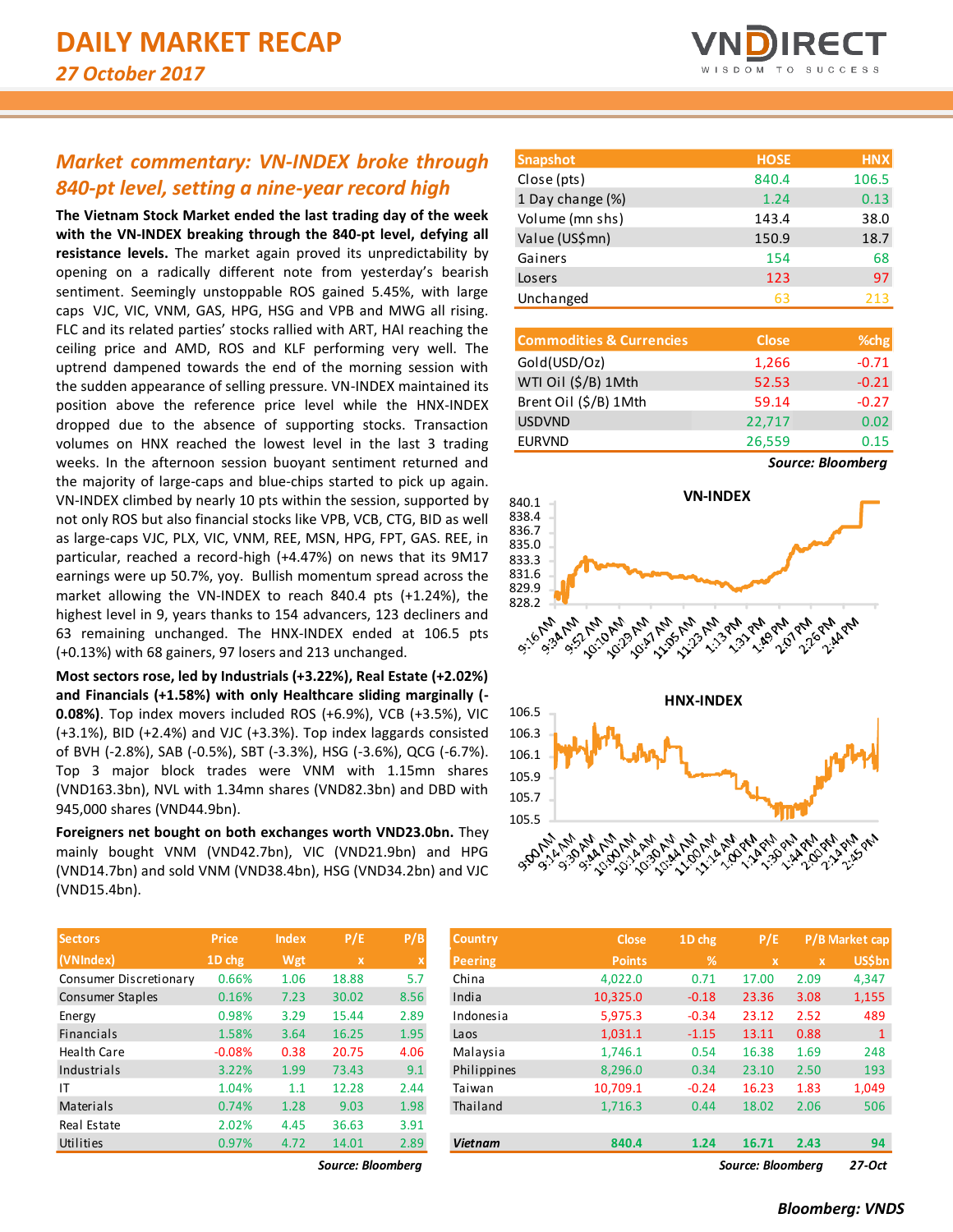

## **Market News**

**Brent oil held gains near the highest level in more than two years as Saudi Arabia's Crown Prince Mohammed bin Salman backed the extension of OPEC-led output cuts.** Futures were little changed near US\$60 a barrel in London, up 2.6% for the week. The prince said Thursday that "of course" he wanted to prolong the curbs beyond the end of March 2018. OPEC is considering an exit strategy to avoid flooding the market once the agreement finally expires, people familiar with the talks said this week. Total SA's Chief Executive Officer Patrick Pouyanne said the imbalance between crude supply and demand is finally dissipating. *(Bloomberg)*

**Vietnam Treasury will offer VND3.0trl of bonds including VND1trl each of 5-year and 10-year bonds** on Nov 01, according to the Hanoi Stock Exchange. The Treasury will also offer VND500bn each of 7-year (at 4.8%) and 30-year securities on the same day. *(Bloomberg)*

## **Notable Corporate Events**

**Hoa Sen Group (HSG VN) - 4QFY2016-2017 estimated business results and shareholder's activity:** For 4QFY2016-2017, HSG reported estimated results of 425,915 tons in total output, VND6.937trl in net revenue, and VND203bn in EAT. For the FY2016-2017, the company estimated to achieve 1,660,204 tons in total output (+26% YoY, completing 105% of annual goals), VND26.148trl in net revenue (+46% YoY, completing 114% of annual goals), and VND1.330trl in EAT (-12% YoY, completing 81% of annual goals). In addition, Chairman Le Phuoc Vu has registered to purchase 1mn HSG shares from Nov 11 to Nov 30. If successful, his stake will increase to 37.4mn shares (10.7%). *(Hoasengroup.vn and Hsx.vn)*

**Binh Minh Plastics JSC (BMP VN) - 3Q2017 consolidated business results:** In 3Q2017, BMP achieved net revenue of VND881.9bn (+0.3% YoY) and gross profit of VND213.8bn (-31.5% YoY) given an increase in COGS to VND668.1bn (+17.7% YoY). Financial revenue went up to VND5.3bn (+21.1% YoY) while financial expenses also increased to VND26.3bn (vs. VND9bn in 3Q2016). Selling and admin expenses both reduced to VND24.8bn (-32.5% YoY) and VND19.4bn (-19.9% YoY) correspondingly. Accordingly, the company witnessed a decrease of 38.2% YoY to VND120bn in EAT. For the accumulated 9M2017, BMP generated net revenue of VND2.619trl (+5.7% YoY) and EAT of VND348bn (-35.5% YoY). *(Cafef.vn)*

**VietJet Aviation JSC (VJC VN) – 3Q2017 business results:** In 3Q, VJC achieved 24,516 flights, with a total of 4.36mn passengers (+32.1% YoY). Regarding ancillary activity for the same period, ancillary revenue per pax reached US\$14.6 and the contribution of ancillary revenue to VJC's total revenue rose to 23% (vs. 3Q2016's figure of 20.3%). Accordingly, VJC reported 3Q2017's business results including total revenue of VND6.142trl (+34.4% YoY, surpassing 3.7% of 3Q2017's goal), EBIT of VND1.053trl (+21.2% YoY) and EBT of VND1.054trl (+35.1% YoY). *(Vietjetair.com)*

**Refrigeration Electrical Engineering Corporation (REE VN) - 3Q2017 consolidated business results:** In 3Q2017, REE achieved net revenue of VND1.083trl (+11.2% YoY) and gross profit of VND312.2bn (+14% YoY) given an increase in COGS to VND770.9bn (+16.1% YoY). Profit from affiliated companies reached VND183bn (+165% YoY). Financial revenue declined to VND44bn (- 7.4% YoY) while financial expenses jumped to VND34.1bn (vs. VND12.9bn in 3Q2016). Selling and admin expenses both decreased to VND20.3bn (-17.2% YoY) and VND41.3bn (-3.4% YoY) correspondingly. Accordingly, the company witnessed a boost of 50.7% YoY to VND398bn in EAT.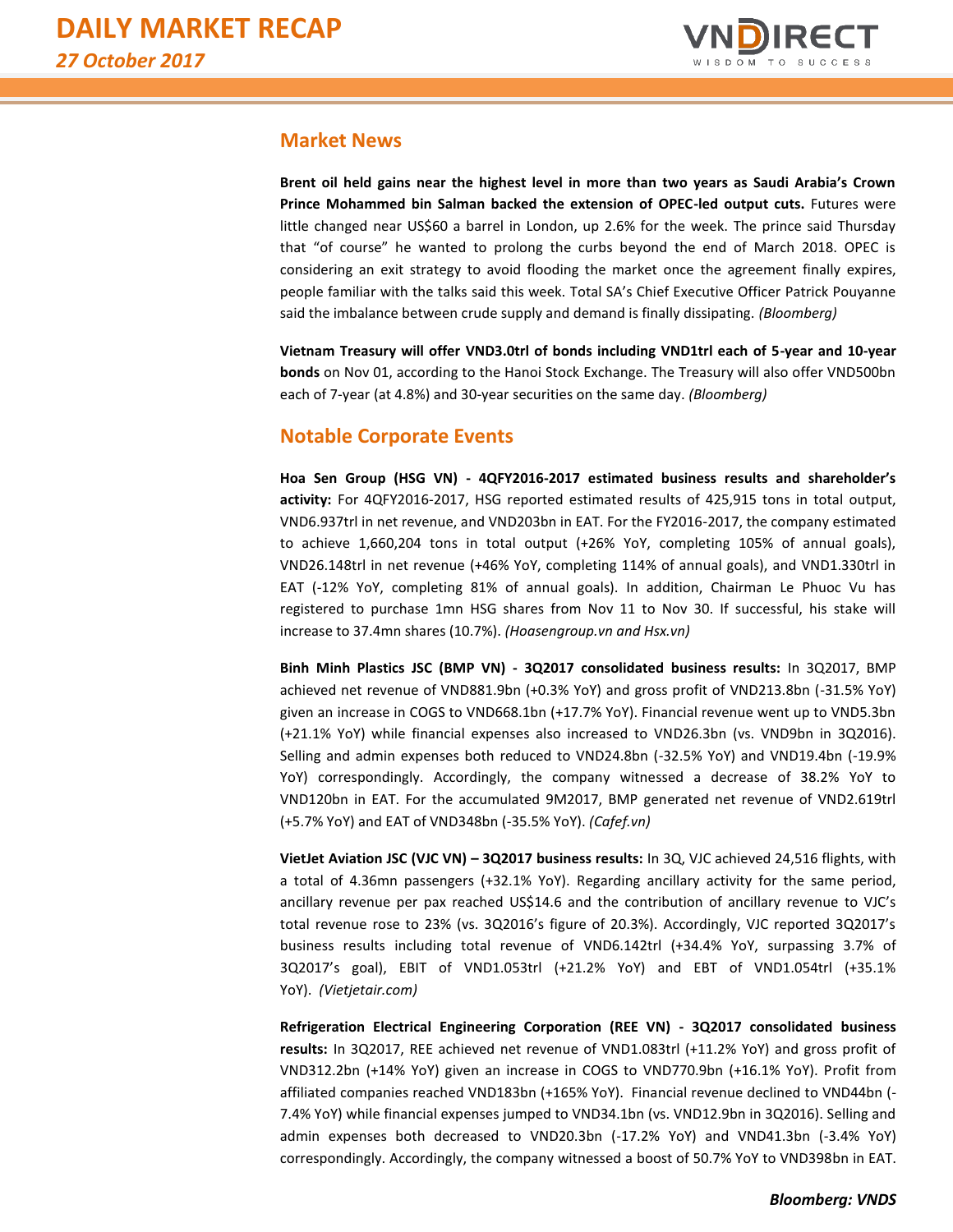

For the accumulated 9M2017, REE generated net revenue of VND3.327trl (+41.1% YoY) and EAT of VND1.099trl (+105.3% YoY). *(Reecorp.com)*

**Power Construction JSC No. 1 (PC1 VN) - 3Q2017 consolidated business results:** In 3Q2017, PC1 achieved net revenue of VND919.6bn (+74.3% YoY) and gross profit of VND118.6bn (+35.3% YoY) given an increase in COGS to VND800.9bn (+82.1% YoY). Financial revenue went up to VND2.7bn (+23.8% YoY) and financial expenses also sharply increased to VND23.8bn (vs. VND4.5bn in 3Q2016). Selling expenses jumped to VND3.8bn (vs. negative selling expenses of VND3.9bn in 3Q2016) while admin expenses fell to VND31bn (-2.4% YoY) correspondingly. Accordingly, the company witnessed an increase of 16.6% YoY to VND64.1bn in EAT. For the YTD 9M2017 period, PC1 generated net revenue of VND2.301trl (+9.6% YoY) and EAT of VND193.2bn (-26.2% YoY). *(Pcc1.vn)*

*<to be continued>*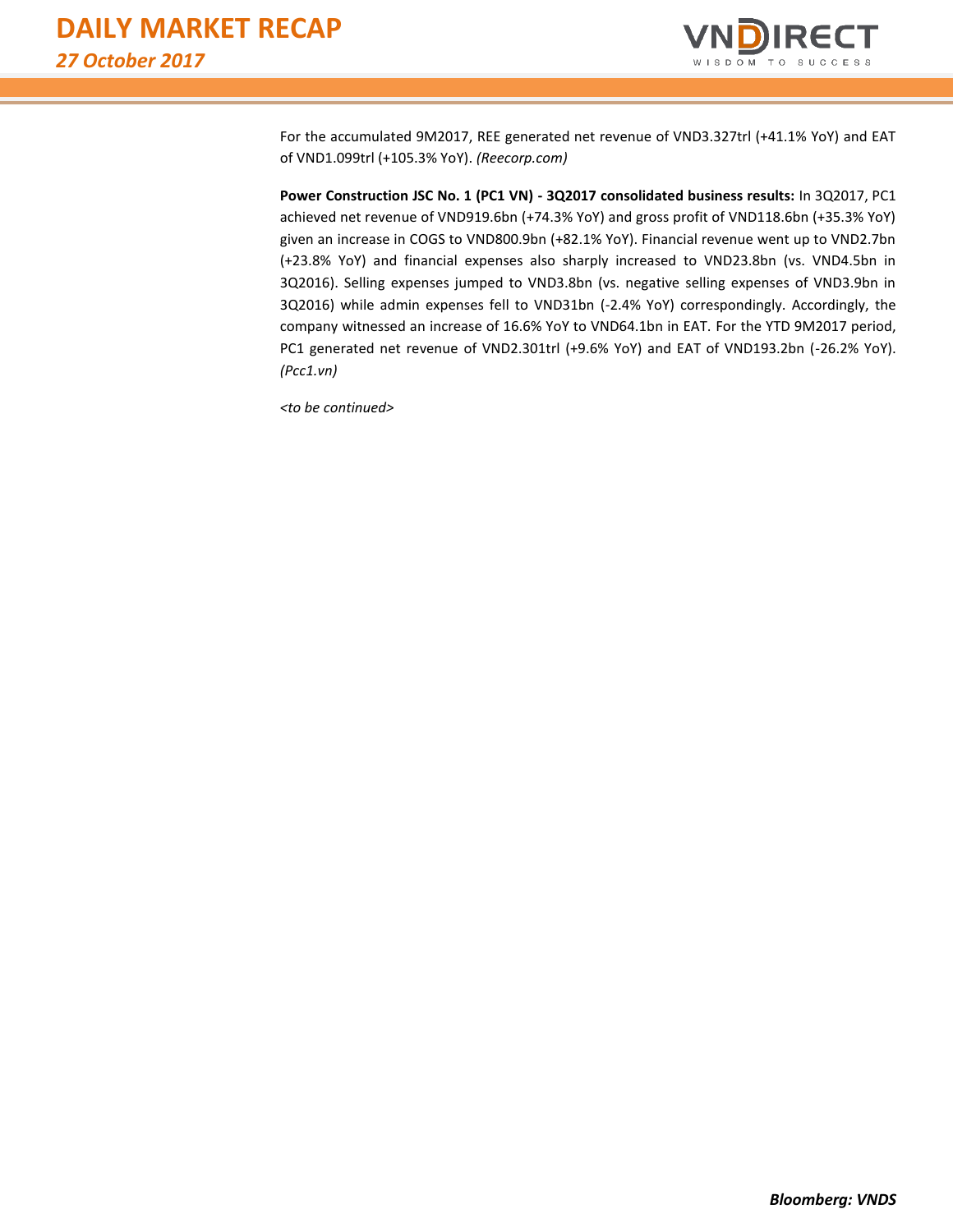

### **COVERAGE SUMMARY**

| <b>Ticker</b>            | <b>Adjusted</b><br>price | <b>Adjusted</b><br>target price | <b>Upside</b> | Recom-<br>endation | <b>Investment thesis summary/Update</b>                                                                                                                                                                                                                                                                                                                                                                                                                                                            | Latest<br>report           |
|--------------------------|--------------------------|---------------------------------|---------------|--------------------|----------------------------------------------------------------------------------------------------------------------------------------------------------------------------------------------------------------------------------------------------------------------------------------------------------------------------------------------------------------------------------------------------------------------------------------------------------------------------------------------------|----------------------------|
| PC1                      | 33,200                   | 42,100                          | 27%           | ADD                | Positive outlook for 2018 with surge in revenue thanks to: (1) New contribution from                                                                                                                                                                                                                                                                                                                                                                                                               |                            |
| HBC                      | 57,000                   | 71,600                          | 26%           | ADD                | My Dinh Plaza II and (2) commissioning of two new hydropower plants in Q4, 2017.<br>1. Large contract back-log to drive double-digit growth until 2019                                                                                                                                                                                                                                                                                                                                             |                            |
| <b>LPB</b>               | 13,500                   | 17,200                          | 27%           | ADD                | 2. Balance sheet to improve after planned private placement of 18mn shares (14%).<br>1. Unique distribution advantage with more than 1000 PTOs across country. Will be able<br>to maintain strong credit growth thanks to good capital buffer (CAR ~13%) and strong<br>liquidity (LDR $^{\sim}80\%$ ).<br>2. FY17 YE P/B of 1.0x, cheap relative to peers.                                                                                                                                         | <b>Link</b>                |
| <b>VHC</b>               | 46,500                   | 68,000                          | 46%           | ADD                | 1. Manufacturing capacity will increase by 40% by 2018<br>2. The largest market, US, will probably regain its growth momentum into next year<br>3. Input price could decrease and become more stable in 2018                                                                                                                                                                                                                                                                                       | <b>Link</b>                |
| <b>TDH</b>               | 13,550                   | 15,900                          | 17%           | ADD                |                                                                                                                                                                                                                                                                                                                                                                                                                                                                                                    |                            |
| <b>CTD</b>               | 214,000                  | 249,028                         | 16%           | <b>ADD</b>         | 1. Leading firm in construction sector with blue-chip client base.<br>2. Revenue from new contracts will ensure growth for the next two years. Projected<br>revenue and earnings growth of 43.9% and 39.8%, respectively in 2017.<br>3. Rising contribution of design and build (D & B) projects to touch 50% of total revenue<br>should lift blended margins. D&B contracts' average GM of 10% and traditional contract<br>of 6-7%. D&B's                                                         | <b>Link</b>                |
| <b>DCM</b>               | 13,150                   | 16,200                          | 23%           | ADD                | 1. Recovery in ASP (+6% in 2017 from low level in '16) and volume (+9% in 2017,<br>supported by exporting activities), driven by recovery in agriculture sector and global<br>urea price cycle.<br>2. Gas price subsidy from PVN until the end of 2018 (guaranteeing ROE at minimum<br>12%), preferential income tax rate of 5%<br>3. Possible change in VAT policy could reduce COGS and improve margins by 2-3% pts.<br>4. PVN plans to divest 24.6% stake by 2018 which will add to free-float. |                            |
| PTB                      | 121,400                  | 133,400                         | 10%           | <b>HOLD</b>        |                                                                                                                                                                                                                                                                                                                                                                                                                                                                                                    | <b>Link</b>                |
| <b>VJC</b><br><b>NLG</b> | 113,100<br>27,100        | 139,600<br>31,850               | 23%<br>18%    | ADD<br>ADD         | 1. NLG is well aligned with the new property market orientation. NLG focuses on<br>durable-demand products (affordable and social apartments and landed properties).<br>2. FY2017 net revenue is forecasted at VND3,454 billion (+36.3% yoy) and NPATMI at<br>VND544 billion (+58% yoy). For 2018, revaluation of Hoang Nam project will secure<br>strong EAT growth. However, the share price is reasonable this year.                                                                            | <b>Link</b><br><b>Link</b> |
| <b>IMP</b>               | 63,500                   | 70,600                          | 11%           | <b>HOLD</b>        | 3. Upside for the stock will come in 2018 as major projects are going to be executed.                                                                                                                                                                                                                                                                                                                                                                                                              | <b>Link</b>                |
| PNJ                      | 107,500                  | 113,500                         | 6%            | HOLD               | 1. Largest jewelry retailer with rapid retail footprint expansion<br>2. Robust SSSG in 2017 (25%) and target SSSG FY18 of 12%.<br>3. FY17 EAT is forecasted to grow by 77.8%, 44% for FY18.                                                                                                                                                                                                                                                                                                        | Link                       |
| <b>ACV</b>               | 71,900                   | 83,700                          | 16%           | <b>ADD</b>         | 1. Passenger throughput could grow at more than 15% in the next few years<br>2. Domestic passenger fees will increase by 22.7% yoy in 2018, FY18 EAT to touch<br>VND5,072b (+46.5%)<br>3. 2018 EV/EBITDA 11.9x, below peers average of 15x                                                                                                                                                                                                                                                         | <b>Link</b>                |
| BFC                      | 37,700                   | 43,338                          | 15%           | HOLD               | 1. Leading NPK producer in terms of capacity (current 925k tons, could add 200k tons<br>more in the North) and market share (15-16%)<br>2. Long-term growth from expansion strategy to Northern Vietnam (+20%/year in<br>volumes) and overseas market (Cambodia)                                                                                                                                                                                                                                   |                            |
| <b>VNR</b>               | 24,100                   | 25,443                          | 6%            | <b>HOLD</b>        |                                                                                                                                                                                                                                                                                                                                                                                                                                                                                                    |                            |
| <b>TCM</b><br>DRI        | 27,100<br>11,500         | 31,082<br>18,325                | 15%<br>59%    | HOLD<br>ADD        | 1. Low production cost (40% below the peer average) due to higher tapping yield and<br>cheap labor.<br>2. Natural rubber price (ASP) is still in recovery mode and expected to rise 25% yoy in<br>2017 with this ASP increase not really reflected in DRI's valuation due to negative<br>sentiment on the stock<br>3. Attractive valuation and first dividend payment for FY17 expected to be<br>VND1,000/share (VND500/share already advanced in Sep 17).                                         | Link<br><b>Link</b>        |
| <b>DPM</b>               | 21,450                   | 24,519                          | 14%           | HOLD               | 1. Gross margin fluctuates following movement in oil prices, 1H17 performance hurt by<br>the sharp increase in oil/gas input price<br>2. NH3-NPK expansion projects will contribute to revenue and profit starting from 2018<br>(expected VND1.2-2trl in revenue and VND150-300bn in profit)<br>3. DPM would benefit the most in case a change in VAT policy is approved (gross margin<br>$+3-4%$ pts.)<br>4. PVN plans to divest 8.6% stake by 2018                                               | Link                       |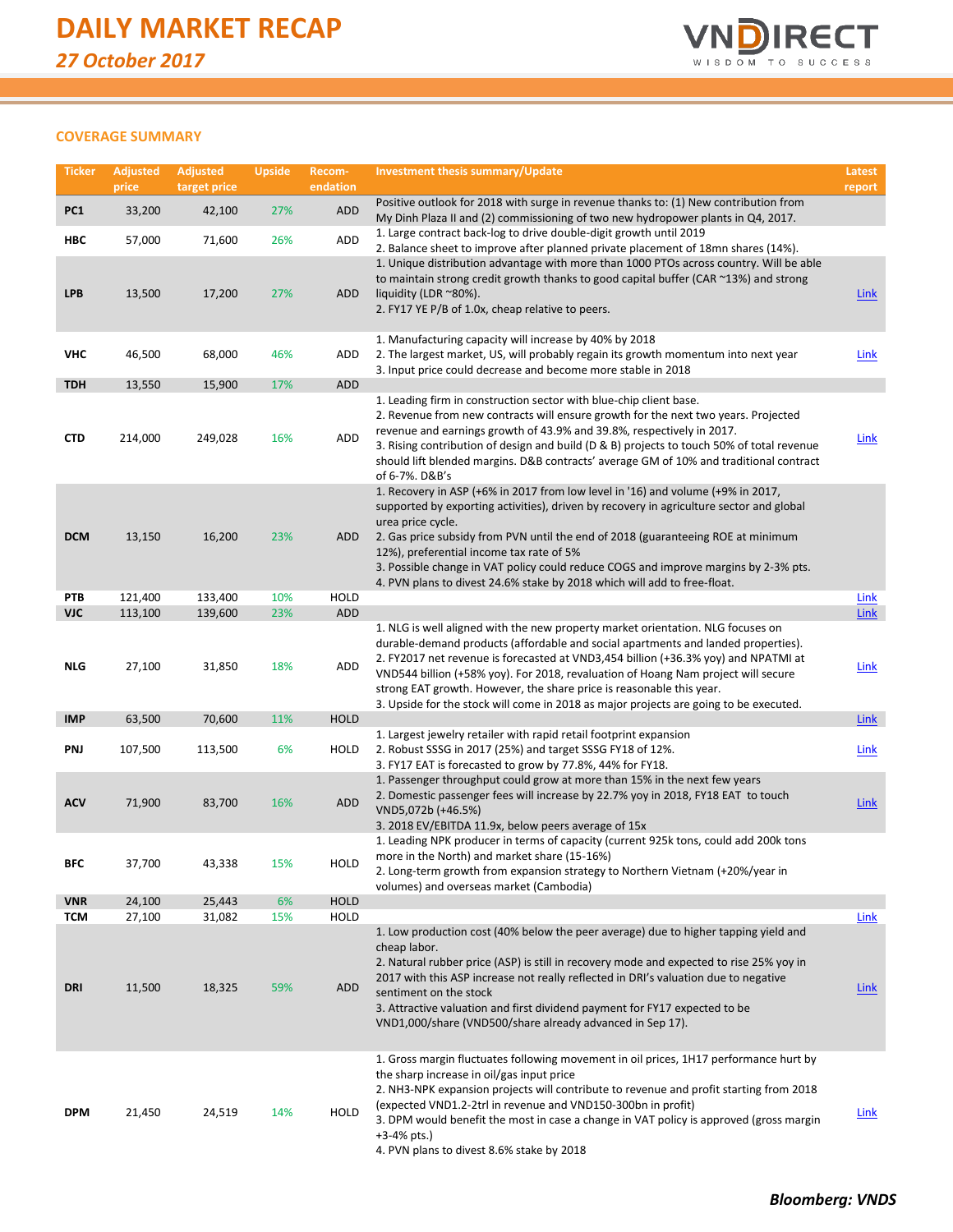| <b>Ticker</b> | <b>Adjusted</b><br>price | <b>Adjusted</b><br>target price | <b>Upside</b> | Recom-<br>endation | Investment thesis summary/Update                                                                                                                                                                                                                                                                                                                                                                                   | Latest<br>report |
|---------------|--------------------------|---------------------------------|---------------|--------------------|--------------------------------------------------------------------------------------------------------------------------------------------------------------------------------------------------------------------------------------------------------------------------------------------------------------------------------------------------------------------------------------------------------------------|------------------|
| <b>NVL</b>    | 61,000                   | 69,500                          | 14%           | <b>HOLD</b>        |                                                                                                                                                                                                                                                                                                                                                                                                                    | Link             |
| QNS           | 54,900                   | 95,006                          | 73%           | ADD.               | 1. QNS is a dominant producer of soy milk with 85% market share in the packaged<br>segment.<br>2. One of the most profitable F&B companies in term of ROE (FY16 ~43.3%) and ROA<br>(FY16~25%).<br>3. - Manufacturing capacity addition is the next engine for growth: an increase by 30%<br>of soymilk capacity and 50% of sugar refine capacity<br>4. Current PE TTM is 9.7x, relatively attractive vs peers.     | Link             |
| <b>SBV</b>    | 47,950                   | 56,052                          | 17%           | ADD                | 1. SBV is the leading company in the marine rope and cordages niche market and has a<br>great brand which gives it pricing power.<br>2. Fishermen are shifting to offshore fishing, thereby boosting demand for higher<br>quality rope products which SBV specializes in.<br>3. A 40% jump in manufacturing capacity starting in 4Q will ease capacity constraints<br>and lay the foundation for continued growth. | Link             |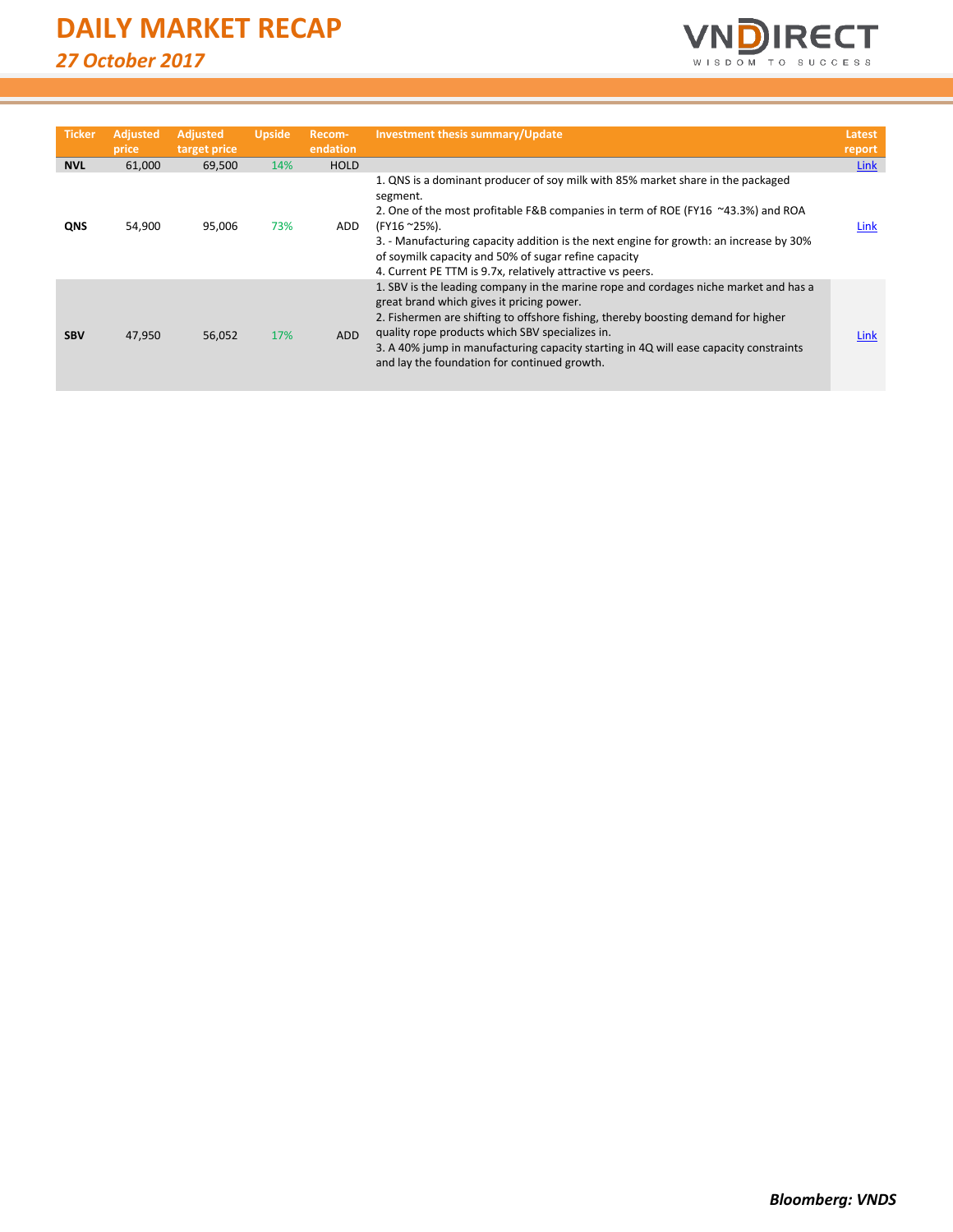

## **MARKET MOVEMENTS**

| <b>HOSE</b>                      |                   |        |      |         |              |  |  |  |  |
|----------------------------------|-------------------|--------|------|---------|--------------|--|--|--|--|
| <b>VND</b><br><b>Top gainers</b> |                   |        |      |         |              |  |  |  |  |
| <b>Ticker</b>                    | <b>Last Price</b> | Chg    | %chg | Vol.    | <b>Index</b> |  |  |  |  |
|                                  |                   |        |      |         | impact       |  |  |  |  |
| PIT                              | 6,740             | 440    | 7.0  | 10      | 0.003        |  |  |  |  |
| HAI                              | 9,040             | 590    | 7.0  | 4.92MLN | 0.027        |  |  |  |  |
| <b>EMC</b>                       | 13,100            | 850    | 6.9  | 5,090   | 0.004        |  |  |  |  |
| <b>TTF</b>                       | 7.440             | 480    | 6.9  | 240,820 | 0.027        |  |  |  |  |
| <b>ROS</b>                       | 196,000           | 12,600 | 6.9  | 1.19MLN | 2.335        |  |  |  |  |

| <b>Top losers</b> |                   |          |        |         | <b>VND</b> | <b>Top losers</b> |                   |          |        |        | <b>VND</b> |
|-------------------|-------------------|----------|--------|---------|------------|-------------------|-------------------|----------|--------|--------|------------|
| <b>Ticker</b>     | <b>Last Price</b> | Chg      | %chg   | Vol.    | Index      | Ticker            | <b>Last Price</b> | Chg      | %chg   | Vol.   | Index      |
|                   |                   |          |        |         | impact     |                   |                   |          |        |        | impact     |
| <b>SJD</b>        | 23,500            | $-200$   | $-9.6$ | 79.750  | $-0.068$   | OCH               | 7.400             | $-800$   | $-9.8$ | 3,000  | 0.000      |
| PJT               | 15,350            | $-1,150$ | $-7.0$ | 170     | $-0.007$   | <b>PDC</b>        | 3,700             | $-400$   | $-9.8$ | 100    | 0.000      |
| <b>TDW</b>        | 22,050            | $-1,650$ | $-7.0$ | 10      | $-0.005$   | <b>PCE</b>        | 11,300            | $-1,200$ | $-9.6$ | 100    | 0.000      |
| <b>KHA</b>        | 32,100            | $-2,400$ | $-7.0$ | 2,090   | $-0.013$   | <b>VSM</b>        | 10,400            | $-1,100$ | $-9.6$ | 100    | 0.000      |
| QCG               | 14,600            | $-1,050$ | $-6.7$ | 620,400 | $-0.113$   | <b>DZM</b>        | 4,000             | $-400$   | $-9.1$ | 30,700 | 0.000      |

| <b>Top index movers</b> |                   |        |      |         |              |  |  |  |  |
|-------------------------|-------------------|--------|------|---------|--------------|--|--|--|--|
| <b>Ticker</b>           | <b>Last Price</b> | Chg    | %chg | Vol.    | <b>Index</b> |  |  |  |  |
|                         |                   |        |      |         | impact       |  |  |  |  |
| <b>ROS</b>              | 196,000           | 12,600 | 6.9  | 1.19MLN | 2.335        |  |  |  |  |
| <b>VCB</b>              | 42,000            | 1,400  | 3.5  | 2.35MLN | 1.973        |  |  |  |  |
| VIC                     | 57,000            | 1,700  | 3.1  | 1.88MLN | 1.757        |  |  |  |  |
| <b>BID</b>              | 21,200            | 500    | 2.4  | 1.53MLN | 0.670        |  |  |  |  |
| VJC                     | 113,100           | 3,600  | 3.3  | 2.16MLN | 0.637        |  |  |  |  |

| <b>Top index laggers</b> |                   |          |        |         | <b>VND</b>   |
|--------------------------|-------------------|----------|--------|---------|--------------|
| <b>Ticker</b>            | <b>Last Price</b> | Chg      | %chg   | Vol.    | <b>Index</b> |
|                          |                   |          |        |         | impact       |
| <b>BVH</b>               | 53,000            | $-1,500$ | $-2.8$ | 220,320 | $-0.400$     |
| <b>SAB</b>               | 280,500           | $-1,500$ | $-0.5$ | 26,460  | $-0.377$     |
| <b>SBT</b>               | 21,750            | $-750$   | $-3.3$ | 1.75MLN | $-0.164$     |
| <b>HSG</b>               | 24,300            | $-900$   | $-3.6$ | 5.85MLN | $-0.123$     |
| QCG                      | 14,600            | $-1,050$ | $-6.7$ | 620.400 | $-0.113$     |

|               | <b>Top active volume</b> |                     |        |              | <b>VND</b> |
|---------------|--------------------------|---------------------|--------|--------------|------------|
| <b>Ticker</b> | <b>Last Price</b>        | %chg<br>Vol.<br>Chg |        | <b>Index</b> |            |
|               |                          |                     |        |              | impact     |
| FLC           | 6,900                    | 120                 |        | 1.8 10.62MLN | 0.030      |
| <b>ASM</b>    | 12,000                   | 700                 | 6.2    | 8.48MLN      | 0.060      |
| <b>HSG</b>    | 24.300                   | $-900$              | $-3.6$ | 5.85MLN      | $-0.123$   |
| HAI           | 9.040                    | 590                 | 7.0    | 4.92MLN      | 0.027      |
| <b>HAG</b>    | 7,550                    | $-150$              | $-2.0$ | 3.40MLN      | $-0.055$   |

| <b>HOSE</b>        |                   |        |      |         |              |                    |                   | <b>HNX</b> |      |         |              |
|--------------------|-------------------|--------|------|---------|--------------|--------------------|-------------------|------------|------|---------|--------------|
| <b>Top gainers</b> |                   |        |      |         | <b>VND</b>   | <b>Top gainers</b> |                   |            |      |         | <b>VND</b>   |
| Ticker             | <b>Last Price</b> | Chg    | %chg | Vol.    | <b>Index</b> | Ticker             | <b>Last Price</b> | Chg        | %chg | Vol.    | <b>Index</b> |
|                    |                   |        |      |         | impact       |                    |                   |            |      |         | impact       |
| PIT                | 6,740             | 440    | 7.0  | 10      | 0.003        | <b>BBS</b>         | 13,400            | 1,200      | 9.8  | 1,166   | 0.000        |
| <b>HAI</b>         | 9,040             | 590    | 7.0  | 4.92MLN | 0.027        | <b>HHC</b>         | 51,400            | 4,600      | 9.8  | 100     | 0.000        |
| <b>EMC</b>         | 13,100            | 850    | 6.9  | 5,090   | 0.004        | <b>MIM</b>         | 14,900            | 1,300      | 9.6  | 3,600   | 0.000        |
| TTF                | 7,440             | 480    | 6.9  | 240.820 | 0.027        | <b>PSW</b>         | 9,400             | 800        | 9.3  | 100     | 0.000        |
| <b>ROS</b>         | 196,000           | 12,600 | 6.9  | 1.19MLN | 2.335        | <b>NSH</b>         | 8,400             | 700        | 9.1  | 398,600 | 0.000        |

| <b>Top losers</b> |                   |          |        |        | <b>VND</b>   |
|-------------------|-------------------|----------|--------|--------|--------------|
| <b>Ticker</b>     | <b>Last Price</b> | Chg      | %chg   | Vol.   | <b>Index</b> |
|                   |                   |          |        |        | impact       |
| OCH               | 7,400             | $-800$   | $-9.8$ | 3,000  | 0.000        |
| <b>PDC</b>        | 3,700             | $-400$   | $-9.8$ | 100    | 0.000        |
| <b>PCE</b>        | 11,300            | $-1,200$ | $-9.6$ | 100    | 0.000        |
| <b>VSM</b>        | 10,400            | $-1,100$ | $-9.6$ | 100    | 0.000        |
| <b>DZM</b>        | 4,000             | $-400$   | $-9.1$ | 30,700 | 0.000        |

|            | <b>Top index movers</b> |                     |     |              | <b>VND</b> | <b>Top index movers</b> |         |       |      |              |        |  |
|------------|-------------------------|---------------------|-----|--------------|------------|-------------------------|---------|-------|------|--------------|--------|--|
| Ticker     | <b>Last Price</b>       | %chg<br>Vol.<br>Chg |     | <b>Index</b> | Ticker     | <b>Last Price</b>       | Chg     | %chg  | Vol. | <b>Index</b> |        |  |
|            |                         |                     |     |              | impact     |                         |         |       |      |              | impact |  |
| <b>ROS</b> | 196.000                 | 12,600              | 6.9 | 1.19MLN      | 2.335      | ACB                     | 31,900  | 400   | 1.3  | 909.500      | 0.353  |  |
| <b>VCB</b> | 42,000                  | 1,400               | 3.5 | 2.35MLN      | 1.973      | <b>SHB</b>              | 8,000   | 100   | 1.3  | 4.59MLN      | 0.099  |  |
| VIC        | 57,000                  | 1,700               | 3.1 | 1.88MLN      | 1.757      | vcs                     | 204.400 | 4,000 | 2.0  | 67.984       | 0.092  |  |
| <b>BID</b> | 21,200                  | 500                 | 2.4 | 1.53MLN      | 0.670      | DL <sub>1</sub>         | 30,100  | 800   | 2.7  | 7,500        | 0.046  |  |
| VJC        | 113,100                 | 3,600               | 3.3 | 2.16MLN      | 0.637      | <b>HHC</b>              | 51,400  | 4,600 | 9.8  | 100          | 0.022  |  |

| <b>Top index laggers</b> |                   |             |        |         | <b>VND</b> | <b>VND</b><br>Top index laggers |                   |          |        |        |          |
|--------------------------|-------------------|-------------|--------|---------|------------|---------------------------------|-------------------|----------|--------|--------|----------|
| Ticker                   | <b>Last Price</b> | %chg<br>Chg |        | Vol.    | Index      | Ticker                          | <b>Last Price</b> | Chg      | %chg   | Vol.   | Index    |
|                          |                   |             |        |         | impact     |                                 |                   |          |        |        | impact   |
| <b>BVH</b>               | 53,000            | $-1,500$    | $-2.8$ | 220.320 | $-0.400$   | <b>NTP</b>                      | 74,000            | $-3,000$ | $-3.9$ | 63.121 | $-0.107$ |
| SAB                      | 280,500           | $-1,500$    | $-0.5$ | 26.460  | $-0.377$   | <b>OCH</b>                      | 7,400             | $-800$   | $-9.8$ | 3,000  | $-0.064$ |
| SBT                      | 21,750            | $-750$      | $-3.3$ | 1.75MLN | $-0.164$   | <b>DBC</b>                      | 25,000            | $-800$   | $-3.1$ | 31.410 | $-0.049$ |
| <b>HSG</b>               | 24,300            | $-900$      | $-3.6$ | 5.85MLN | $-0.123$   | <b>PHP</b>                      | 12,000            | $-1,000$ | $-7.7$ | 1.900  | $-0.037$ |
| QCG                      | 14,600            | $-1,050$    | $-6.7$ | 620.400 | $-0.113$   | <b>NVB</b>                      | 6,900             | $-100$   | $-1.4$ | 23.510 | $-0.033$ |

|            | <b>Top active volume</b> |                     |        |              | <b>VND</b> | Top active volume |        |        |               |              | <b>VND</b> |
|------------|--------------------------|---------------------|--------|--------------|------------|-------------------|--------|--------|---------------|--------------|------------|
| Ticker     | <b>Last Price</b>        | %chg<br>Vol.<br>Chg |        | Index        | Ticker     | <b>Last Price</b> | Chg    | %chg   | Vol.          | <b>Index</b> |            |
|            |                          |                     |        |              | impact     |                   |        |        |               |              | impact     |
| <b>FLC</b> | 6.900                    | 120                 |        | 1.8 10.62MLN | 0.030      | <b>KLF</b>        | 4,100  | 100    | $2.5^{\circ}$ | 5.35MLN      | 0.000      |
| <b>ASM</b> | 12,000                   | 700                 | 6.2    | 8.48MLN      | 0.060      | <b>SHB</b>        | 8,000  | 100    | 1.3           | 4.59MLN      | 0.000      |
| <b>HSG</b> | 24,300                   | $-900$              | -3.6   | 5.85MLN      | $-0.123$   | CEO               | 10,700 | 0      | 0.0           | 2.90MLN      | 0.000      |
| <b>HAI</b> | 9,040                    | 590                 | 7.0    | 4.92MLN      | 0.027      | <b>DST</b>        | 21,000 | $-800$ | $-3.7$        | 2.47MLN      | 0.000      |
| <b>HAG</b> | 7,550                    | $-150$              | $-2.0$ | 3.40MLN      | $-0.055$   | <b>PIV</b>        | 20,700 | $-600$ | -2.8          | 1.92MLN      | 0.000      |
|            |                          |                     |        |              |            |                   |        |        |               |              |            |

*27-Oct Source: Bloomberg*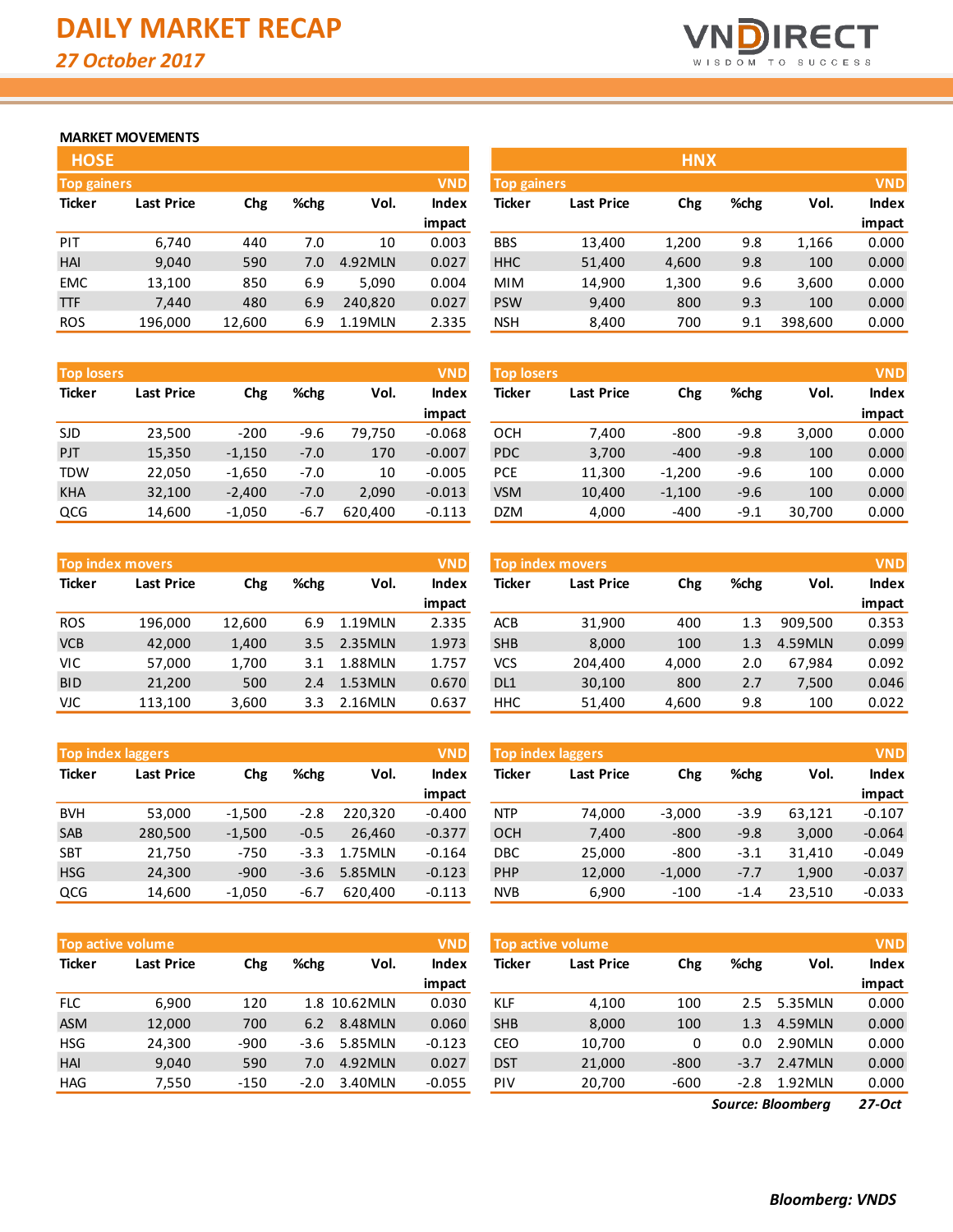

## **FOREIGN ACTIVITIES**

| <b>Volume (Mn'shs)</b> | <b>HOSE</b> | d/d      | <b>HNX</b> | d/d      | Value (VND'bn)        | <b>HOSE</b> | d/d      | <b>HNX</b> | d/d      |
|------------------------|-------------|----------|------------|----------|-----------------------|-------------|----------|------------|----------|
| <b>BUY</b>             | 5.5         | $-17.1%$ | 1.2        | 14.7%    | <b>BUY</b>            | 207.2       | $-53.3%$ | 18.8       | 32.5%    |
| % of market            | 4.0%        |          | 3.2%       |          | % of market           | 6.3%        |          | 4.4%       |          |
| <b>SELL</b>            | 6.9         | $-22.8%$ | 0.4        | $-49.1%$ | <b>SELL</b>           | 197.9       | -40.4%   | 5.1        | $-64.6%$ |
| % of market            | 5.1%        |          | 1.1%       |          | % of market           | 6.0%        |          | 1.2%       |          |
| <b>NET BUY (SELL)</b>  | (1.38)      |          | 0.8        |          | <b>NET BUY (SELL)</b> | 9.3         |          | 13.7       |          |

*Source: HSX, HNX*



### **2017 ACCUMULATION**

| <b>Volume (MIn'shs)</b> |         | <b>HOSE % of 2016</b> |        |        | HNX % of 2016 Value (VND'bn) |          | <b>HOSE % of 2016</b> |         | HNX % of 2016 |
|-------------------------|---------|-----------------------|--------|--------|------------------------------|----------|-----------------------|---------|---------------|
| <b>BUY</b>              | 2,255.3 | 91.6%                 | 331.7  | 84.1%  | <b>BUY</b>                   | 94,375.9 | 103.4%                | 6,966.8 | 111.9%        |
| % of market             | 6.0%    |                       | 2.9%   |        | % of market                  | 12.3%    |                       | 5.6%    |               |
| <b>SELL</b>             | 2,245.0 | 84.0%                 | 354.6  | 108.1% | <b>SELL</b>                  | 81,348.0 | 82.2%                 | 7,670.2 | 150.7%        |
| % of market             | 5.9%    |                       | 3.1%   |        | % of market                  | 10.6%    |                       | 6.2%    |               |
| <b>NET BUY (SELL)</b>   | 10.3    |                       | (22.9) |        | <b>NET BUY (SELL)</b>        | 13,028   |                       | (703.3) |               |

*Source: HSX, HNX*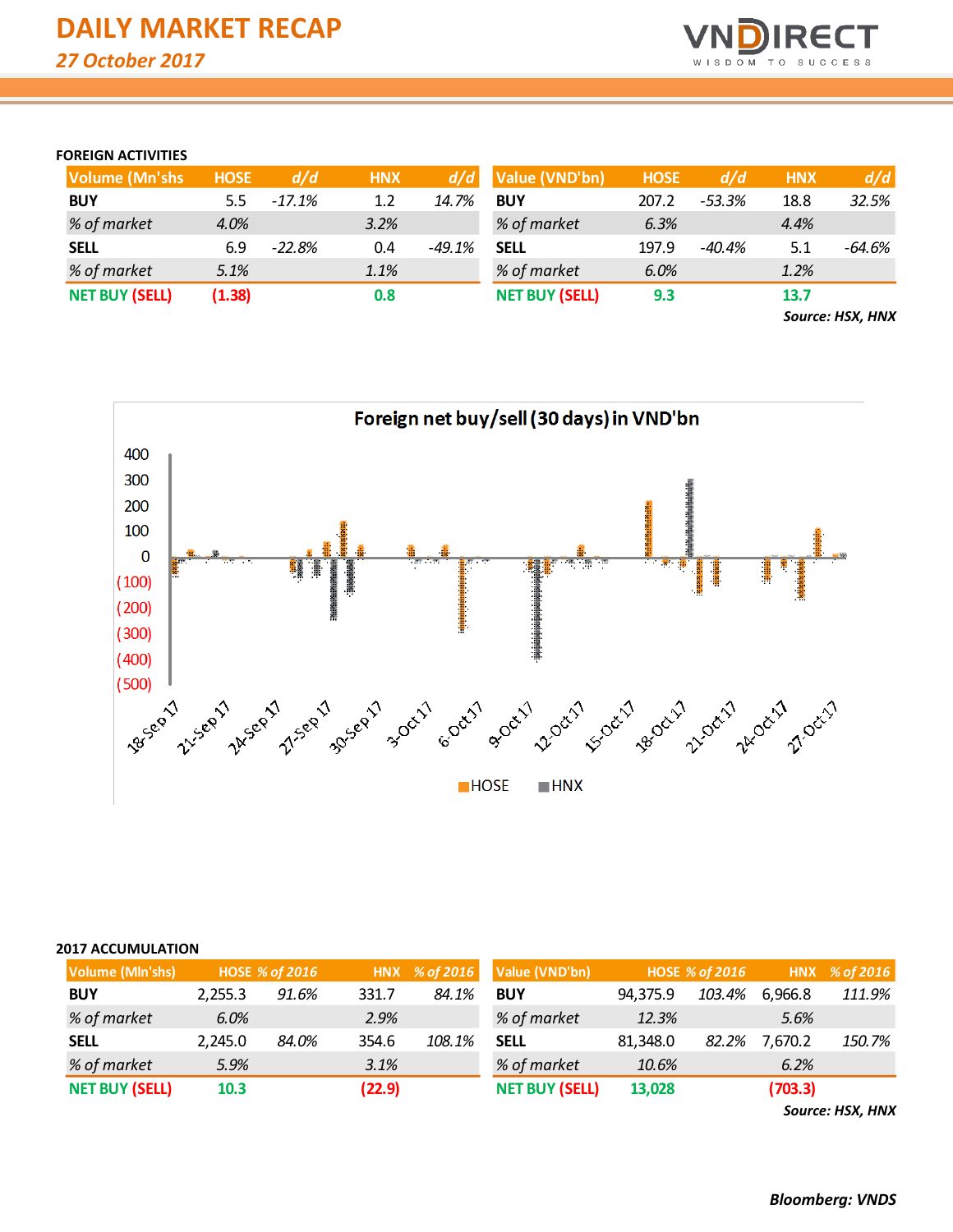

## **FOREIGN ACTIVITIES**

|            |                                                                                                                                                                                                                                                                                                                                     | <b>HOSE</b> |      |      |              | <b>HNX</b> |                                                                                                                                                                                                                                                                                                                                     |        |         |     |       |  |
|------------|-------------------------------------------------------------------------------------------------------------------------------------------------------------------------------------------------------------------------------------------------------------------------------------------------------------------------------------|-------------|------|------|--------------|------------|-------------------------------------------------------------------------------------------------------------------------------------------------------------------------------------------------------------------------------------------------------------------------------------------------------------------------------------|--------|---------|-----|-------|--|
|            | Top buy by foreigners (value)                                                                                                                                                                                                                                                                                                       |             |      |      | <b>WD'bn</b> |            | <b>WDbn</b><br><b>Top buy by foreigners (value)</b>                                                                                                                                                                                                                                                                                 |        |         |     |       |  |
| Tidker     | Last Price<br>Value<br>$%$ % $\frac{1}{2}$ % $\frac{1}{2}$ % $\frac{1}{2}$ % $\frac{1}{2}$ % $\frac{1}{2}$ % $\frac{1}{2}$ % $\frac{1}{2}$ % $\frac{1}{2}$ % $\frac{1}{2}$ % $\frac{1}{2}$ % $\frac{1}{2}$ % $\frac{1}{2}$ % $\frac{1}{2}$ % $\frac{1}{2}$ % $\frac{1}{2}$ % $\frac{1}{2}$ % $\frac{1}{2}$ % $\frac{1}{2}$ %<br>Chе |             |      |      | Index        | Tidker     | Last Price<br>Chе<br>$%$ % $\frac{1}{2}$ % $\frac{1}{2}$ % $\frac{1}{2}$ % $\frac{1}{2}$ % $\frac{1}{2}$ % $\frac{1}{2}$ % $\frac{1}{2}$ % $\frac{1}{2}$ % $\frac{1}{2}$ % $\frac{1}{2}$ % $\frac{1}{2}$ % $\frac{1}{2}$ % $\frac{1}{2}$ % $\frac{1}{2}$ % $\frac{1}{2}$ % $\frac{1}{2}$ % $\frac{1}{2}$ % $\frac{1}{2}$ %<br>Value |        |         |     |       |  |
|            |                                                                                                                                                                                                                                                                                                                                     |             |      |      | impad:       |            |                                                                                                                                                                                                                                                                                                                                     |        |         |     | impad |  |
| WM         | 152.400                                                                                                                                                                                                                                                                                                                             | 600         | 0.40 | 42.7 | 0.341        | VCG        | 21,500                                                                                                                                                                                                                                                                                                                              | о      | 0.00    | 129 | 0.000 |  |
| MC         | 57,000                                                                                                                                                                                                                                                                                                                              | 1,700       | 3.07 | 219  | 1757         | <b>VAR</b> | 24,100                                                                                                                                                                                                                                                                                                                              | 100    | 0.42    | 14  | 0.000 |  |
| НRЭ        | 37,700                                                                                                                                                                                                                                                                                                                              | 700         | 189  | 14.7 | 0.416        | <b>PVS</b> | 15,200                                                                                                                                                                                                                                                                                                                              | $-100$ | $-0.65$ | 0.9 | 0.000 |  |
| <b>HBC</b> | 57,000                                                                                                                                                                                                                                                                                                                              | 200         | 0.35 | 119  | 0.010        | <b>DBC</b> | 25,000                                                                                                                                                                                                                                                                                                                              | $-800$ | $-3.10$ | 0.5 | 0.000 |  |
| <b>PLX</b> | 62.600                                                                                                                                                                                                                                                                                                                              | 600         | 0.97 | 10.4 | 0.304        | NЕТ        | 25,300                                                                                                                                                                                                                                                                                                                              | -500   | $-1.94$ | 0.4 | 0.000 |  |

|            | Top sell by foreigners (value) |       |         |       | <b>WDbn</b>     | <b>Topsell by foreigners (value)</b> | <b>WD</b> bn |        |         |       |                 |
|------------|--------------------------------|-------|---------|-------|-----------------|--------------------------------------|--------------|--------|---------|-------|-----------------|
| Tidker     | Last Price                     | Chg   | %dhe    | Value | Index<br>impad: | Tidker                               | Last Price   | Chе    | %dhe    | Value | Index<br>impact |
| <b>VAM</b> | 152.400                        | 600   | 0.40    | 38.4  | 0.341           | <b>PVS</b>                           | 15,200       | $-100$ | $-0.65$ | 21    | 0.000           |
| <b>H5G</b> | 24,300                         | -900  | $-3.57$ | 34.2  | $-0.123$        | <b>VNR</b>                           | 24,100       | 100    | 0.42    | 0.6   | 0.000           |
| МC         | 113.100                        | 3,600 | 3.29    | 15.4  | 0.637           | ΤEG                                  | 6,200        | -100   | $-1.59$ | 0.5   | 0.000           |
| <b>VB</b>  | 42000                          | 1.400 | 3.45    | 115   | 1973            | <b>N<sub>D</sub></b>                 | 13,300       | $-100$ | $-0.75$ | 0.4   | 0.000           |
| াত         | 19,100                         | 300   | 160     | 9.8   | 0.438           | ЮÆ                                   | 4.100        | 100    | 250     | Q.Z   | 0.000           |

|            | Top net buy by foreigners (value) |             |      |       | <b>WD</b> bn    | <b>Topnet buy by foreigners (value)</b> | <b>WD</b> bn |      |         |       |                 |
|------------|-----------------------------------|-------------|------|-------|-----------------|-----------------------------------------|--------------|------|---------|-------|-----------------|
| Tidker     | Last Price                        | Chg<br>%dhg |      | Value | Index<br>impact | Tidker                                  | Last Price   | Chg  | %drg    | Value | Index<br>impact |
| MC         | 57.000                            | 1700        | 3.07 | 21.7  | 1757            | VCG                                     | 21.500       | о    | 0.OO    | 129   | 0.000           |
| <b>HBC</b> | 57,000                            | 200         | 0.35 | 117   | 0.010           | <b>VNR</b>                              | 24,100       | 100  | 0.42    | 0.7   | 0.000           |
| <b>PLX</b> | 62.600                            | 600         | 0.97 | 10.3  | 0.304           | DBC                                     | 25,000       | -800 | $-3.10$ | 0.5   | 0.000           |
| W          | 63,000                            | 500         | 0.80 | 7.4   | 0.024           | <b>NET</b>                              | 25,300       | -500 | $-1.94$ | 0.4   | 0.000           |
| <b>HPG</b> | 37,700                            | 700         | 189  | 7.3   | 0.416           | KЭК                                     | 1.700        | 100  | 6.25    | 0.4   | 0.000           |

|            | Top net sell by foreigners (value) |          |         |        | <b>WD</b> bn | <b>Topnet sell by foreigners (value)</b> |                   |        |         |         | <b>WD'bn</b> |
|------------|------------------------------------|----------|---------|--------|--------------|------------------------------------------|-------------------|--------|---------|---------|--------------|
| Tidker     | Last Price                         | Chе      | %drg    | Value  | Index        | Tidker                                   | Last Price<br>Chе |        | %dhe    | Value   | Index        |
|            |                                    |          |         |        | impact       |                                          |                   |        |         |         | impact       |
| <b>H5G</b> | 24,300                             | -900     | -3.57   | -28.3  | $-0.123$     | PVS                                      | 15,200            | $-100$ | $-0.65$ | -1.11   | 0.000        |
| VIC.       | 113,100                            | 3,600    | 3.29    | $-6.3$ | 0.637        | ΤEG                                      | 6,200             | $-100$ | $-1.59$ | $-0.46$ | 0.000        |
| <b>BMH</b> | 53,000                             | $-1.500$ | -275    | -6.0   | $-0.400$     | MЫ                                       | 13,300            | $-100$ | $-0.75$ | $-0.35$ | 0.000        |
| <b>DHG</b> | 105,800                            | $-100$   | $-0.09$ | -5.6   | $-0.005$     | <b>PVC</b>                               | 9,300             | 300    | 3.33    | $-0.22$ | 0.000        |
| <b>SAB</b> | 280,500                            | $-1.500$ | $-0.53$ | -5.4   | -0.377       | Œ                                        | 31,900            | о      | 0.OO    | $-0.16$ | 0.000        |

Source Bloomberg, HOSE, HNX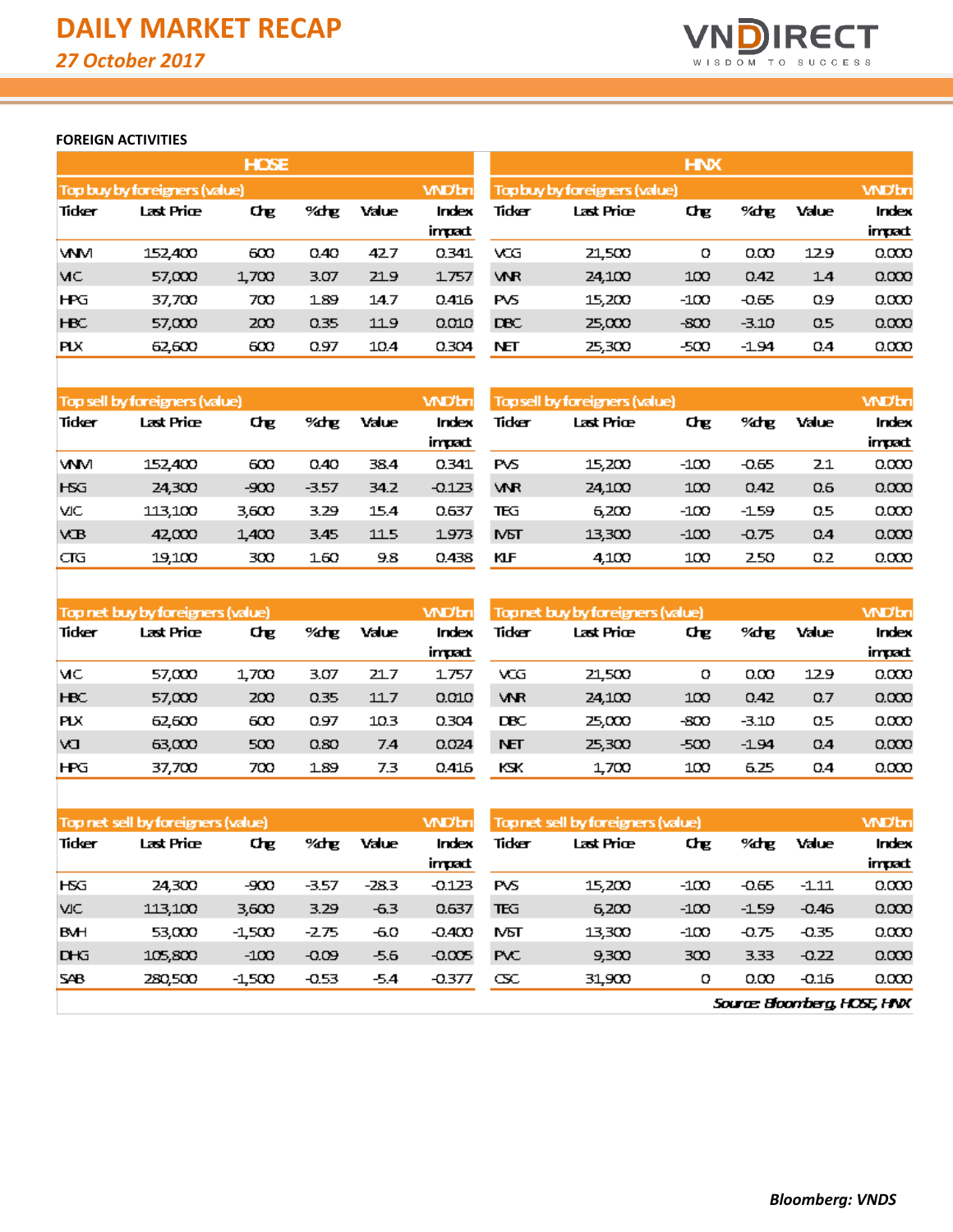

## **TOP 60 MARKET CAP STOCKS SNAPSHOT ON HOSE**

| No. Ticker | Price      |         | Price change (%)  |                   |                |         | Mkt. Cap Outs. Vol. Float ratio |              | Avail. FII Ave. daily vol. | P/E                      | P/B                | <b>ROE</b>    | <b>ROA</b>    |
|------------|------------|---------|-------------------|-------------------|----------------|---------|---------------------------------|--------------|----------------------------|--------------------------|--------------------|---------------|---------------|
|            | <b>VND</b> | 1M      | 3M                | 6M                | <b>US\$mln</b> | Mln'shs | %                               | %            | $(30 \, days\text{-}shs)$  | $\boldsymbol{X}$         | $\pmb{\mathsf{x}}$ | $\frac{9}{6}$ | $\frac{9}{6}$ |
| 1 VNM VM   | 152,400    | 3.0     | $-0.3$            | 4.0               | 9,736          | 1,451   | 57.9                            | 44.7         | 538,642                    | 24.1                     | 9.0                | 38.9          | 33.1          |
| 2 SAB VM   | 280,500    | 10.0    | 19.3              | 40.3              | 7,918          | 641     | 10.4                            | 39.1         | 27,313                     | 39.1                     | 13.0               | 33.8          | 21.5          |
| 3 VCB VM   | 42,000     | 11.4    | 12.4              | 20.5              | 6,652          | 3,598   | 22.9                            | 9.4          | 2,195,246                  | 21.8                     | 2.8                | 13.7          | 1.0           |
| 4 VIC VM   | 57,000     | 11.5    | 34.8              | 39.4              | 6,618          | 2,638   | 52.3                            | 19.0         | 1,181,394                  | 47.4                     | $5.2$              | 9.8           | 1.5           |
| 5 GAS VM   | 69,300     | $-2.0$  | 14.4              | 24.2              | 5,837          | 1,913   | 4.2                             | 45.8         | 542,204                    | 15.0                     | 3.3                | 22.4          | 15.1          |
| 6 ROS VM   | 196,000    | 85.4    | 116.6             | 33.9              | 4,081          | 473     | 27.0                            | 47.3         | 2,268,130                  | 189.8                    | 19.0               | 11.7          | 7.4           |
| 7 PLX VM   | 62,600     | $-3.4$  | $-0.3$            | 36.4              | 3,193          | 1,159   | 100.0                           | 10.9         | 526,505                    | 16.1                     | 3.2                | 21.5          | 7.8           |
| 8 BID VM   | 21,200     | 5.0     | 2.4               | 27.7              | 3,190          | 3,419   | 4.4                             | 28.0         | 1,952,657                  | 12.6                     | 1.6                | 14.1          | 0.6           |
| 9 CTG VM   | 19,100     | 1.6     | $-1.0$            | 10.4              | 3,131          | 3,723   | 15.8                            | 0.0          | 1,552,870                  | 9.7                      | 1.2                | 12.3          | 0.8           |
| 10 MSN VM  | 58,500     | 6.6     | 41.0              | 29.6              | 2,957          | 1,148   | 43.9                            | 20.3         | 768,002                    | 29.8                     | 3.6                | 13.0          | 3.3           |
| 11 VPB VM  | 40,850     | 9.7     | N/A               | N/A               | 2,693          | 1,497   | 99.3                            | 0.0          | 1,110,983                  | 9.1                      | 2.0                | 25.4          | 1.9           |
| 12 HPG VM  | 37,700     | 0.0     | 16.2              | 36.5              | 2,517          | 1,517   | 58.9                            | 9.4          | 3,674,741                  | 7.0                      | 2.5                | 34.9          | 20.9          |
| 13 VJC VM  | 113,100    | 5.7     | 25.5              | 23.6              | 2,247          | 451     | 64.7                            | 4.8          | 815,251                    | 18.1                     | 10.5               | 68.7          | 14.3          |
| 14 MBB VM  | 23,000     | 6.4     | 8.8               | 58.9              | 1,838          | 1,816   | 49.7                            | 0.0          | 3,611,069                  | 12.3                     | 1.6                | 13.5          | 1.3           |
| 15 MWG VM  | 131,000    | 13.9    | 31.7              | 57.1              | 1,774          | 308     | 73.0                            | 0.0          | 550,013                    | 22.0                     | 8.6                | 46.6          | 16.0          |
| 16 NVL VM  | 61,000     | $-0.7$  | $-9.6$            | $-15.9$           | 1,672          | 623     | 29.5                            | 39.7         | 1,717,200                  | 18.0                     | 4.0                | 23.1          | 5.3           |
| 17 BVH VM  | 53,000     | $-4.8$  | $-7.3$            | $-7.5$            | 1,588          | 680     | 29.1                            | 24.5         | 242,261                    | 25.2                     | 2.6                | 10.7          | 1.9           |
| 18 BHN VM  | 118,200    | 8.4     | 49.1              | 40.4              | 1,206          | 232     | 100.0                           | 31.5         | 39,144                     | 36.5                     | 4.8                | 13.8          | 8.0           |
| 19 FPT VM  | 50,200     | 2.4     | 4.1               | 24.2              | 1,173          | 531     | 70.7                            | 0.0          | 1,032,003                  | 12.9                     | 2.7                | 21.5          | 7.7           |
| 20 STB VM  | 11,350     | $-7.3$  | $-10.3$           | $-8.5$            | 901            | 1,804   | 94.6                            | 15.5         | 2,776,411                  | 29.9                     | 0.9                | 3.0           | 0.2           |
| 21 CTD VM  | 214,000    | 2.0     | 7.5               | 4.4               | 721            | 77      | 89.0                            | 2.1          | 57,545                     | 10.5                     | 2.4                | 28.2          | 14.6          |
| 22 EIB VM  | 11,400     | $-8.1$  | $-4.2$            | 0.0               | 617            | 1,229   | 75.6                            | 0.2          | 198,323                    | 24.4                     | 1.0                | 4.3           | 0.4           |
| 23 DHG VM  | 105,800    | $-1.1$  | $-8.8$            | 9.4               | 609            | 131     | 31.8                            | 0.0          | 150,948                    | 21.9                     | 4.9                | 23.2          | 19.4          |
| 24 SBT VM  | 21,750     | $-20.3$ | $-47.2$           | $-14.9$           | 533            | 557     | 72.1                            | 39.9         | 1,502,361                  | 18.0                     | 1.8                | 10.3          | 4.6           |
| 25 GMD VM  | 41,500     | $-4.2$  | 4.5               | 22.6              | 527            | 288     | 59.6                            | 0.0          | 804,361                    | 20.0                     | 2.0                | 6.9           | 4.0           |
| 26 PNJ VM  | 107,500    | $-4.1$  | 6.4               | 20.8              | 512            | 108     | 64.5                            | 0.0          | 250,926                    | 17.3                     | 4.3                | 28.9          | 16.4          |
| 27 SSI VM  | 23,200     | $-8.7$  | $-9.2$            | 4.3               | 500            | 490     | 57.0                            | 48.4         | 2,533,660                  | 10.7                     | 1.3                | 13.4          | 7.0           |
| 28 REE VM  | 35,000     | $-0.4$  | $-5.5$            | 28.2              | 478            | 310     | 48.3                            | 0.0          | 1,104,436                  | 7.1                      | 1.5                | 22.3          | 14.1          |
| 29 NT2 VM  | 31,000     | 16.3    | 9.9               | 1.6               | 393            | 288     | 27.9                            | 28.6         | 370,951                    | 13.2                     | 1.9                | 14.4          | 6.7           |
| 30 KDH VM  | 25,900     | 10.2    | 6.6               | 18.5              | 383            | 336     | 56.7                            | 0.0          | 128,131                    | 17.1                     | 1.9                | 11.3          | 5.2           |
| 31 HSG VM  | 24,300     | $-15.0$ | $-18.9$           | $-12.4$           | 374            | 350     | 51.8                            | 21.7         | 2,253,466                  | 5.3                      | 1.7                | 36.4          | 11.7          |
| 32 DPM VM  | 21,450     | $-5.5$  | $-7.5$            | $-9.1$            | 370            | 391     | 35.2                            | 28.0         | 430,510                    | 12.5                     | 1.0                | 8.8           | 7.2           |
| 33 CII VM  | 32,600     | 1.9     | 0.0               | $-11.8$           | 353            | 246     | 58.6                            | 10.1         | 978,098                    | 3.7                      | 1.6                | 47.7          | 12.5          |
| 34 KDC VM  | 37,000     | $-14.4$ | $-18.2$           | $-6.6$            | 335            | 206     | 49.8                            | 39.5         | 345,163                    | 13.5                     | 1.2                | 9.2           | $6.0\,$       |
| 35 VCI VM  | 63,000     | 7.9     | 5.0               | N/A               | 333            | 120     | 91.6                            | 15.5         | 110,634                    | 16.3                     | 5.4                | 31.9          | 12.1          |
| 36 HBC VM  | 57,000     | $-8.8$  | $-0.9$            | 45.7              | 326            | 130     | 71.0                            | 26.0         | 1,364,434                  | 9.0                      | 4.0                | 53.4          | 7.1           |
| 37 PDR VM  | 32,100     | 4.1     | 16.1              | 37.9              | 314            | 222     | 38.3                            | 48.0         | 1,303,227                  | 17.6                     | 2.7                | 16.3          | 4.3           |
| 38 HAG VM  | 7,550      | $-13.1$ | $-16.8$           | $-13.3$           | 308            | 927     | 61.3                            | 37.4         | 2,000,165                  | 15.9                     | 0.5                | 2.8           | 0.8           |
| 39 HNG VM  | 9,100      | $-9.5$  | $-8.8$            | $-23.5$           | 307            | 767     | 35.1                            | 48.1         | 1,072,163                  | 12.7                     | 0.7                | 5.2           | 1.7           |
| 40 DCM VM  | 13,150     | $-3.7$  | $-4.0$            | 3.5               | 306            | 529     | 24.4                            | 46.5         | 1,386,742                  | 8.7                      | 1.1                | 13.5          | 6.4           |
| 41 PPC VM  | 21,000     | 4.7     | $-3.0$            | 19.3              | 296            | 321     | 15.7                            | 32.5         | 197,331                    | 4.1                      | 1.2                | 32.1          | 18.1          |
| 42 BMP VM  | 75,600     | $-0.5$  | $-5.9$            | $-27.2$           | 272            | 82      | 61.8                            | 56.4         | 391,076                    | 14.2                     | $2.5\,$            | 18.3          | 15.5          |
| 43 KBC VM  | 13,000     | $-7.8$  |                   | $-13.0$           | 269            | 470     | 75.2                            | 21.5         |                            |                          | 0.7                | 7.4           |               |
| 44 TCH VM  | 16,050     | 0.3     | $-14.2$<br>$-6.7$ | $-21.9$           | 256            | 363     | 52.5                            | 48.5         | 2,410,901<br>1,129,204     | 10.5<br>11.6             | 1.3                | 16.6          | 4.0<br>15.1   |
| 45 PVD VM  | 14,800     | 2.1     | 12.5              | $-20.2$           | 249            | 383     |                                 | 29.2         | 2,505,161                  | N/A                      |                    | $-1.5$        | $-0.8$        |
|            |            |         |                   |                   |                |         | 48.1                            |              | 3,558,256                  |                          | 0.4                |               |               |
| 46 DXG VM  | 19,300     | $-11.1$ | 5.2               | $-1.8$<br>$-37.2$ | 243            | 286     | 71.5                            | 20.1<br>43.6 |                            | 6.4                      | 1.6                | 32.6          | 12.9          |
| 47 HT1 VM  | 14,000     | $-5.1$  | $-25.1$           |                   | 235            | 382     | 20.0                            |              | 375,804                    | 10.7                     | 1.1                | 10.0          | 4.3           |
| 48 VCF VM  | 200,000    | 6.4     | $-13.0$           | 11.3              | 234            | 27      | 30.7                            | 19.3         | 518                        | 14.5                     | 2.4                | 18.3          | 12.9          |
| 49 HCM VM  | 40,200     | $-0.7$  | $-5.4$            | 27.2              | 229            | 130     | 38.0                            | 45.7         | 393,099                    | 11.7                     | 2.0                | 17.8          | 10.6          |
| 50 TLG VM  | 100,000    | 2.4     | $-8.3$            | 25.0              | 219            | 50      | 25.6                            | 72.0         | 2,759                      | 21.3                     | 5.0                | 24.7          | 17.7          |
| 51 TRA VM  | 117,200    | 0.2     | $-2.7$            | 19.2              | 214            | 41      | 82.9                            | 0.9          | 10,818                     | 22.2                     | 4.9                | 23.4          | 16.0          |
| 52 LGC VM  | 24,000     | 2.1     | 10.1              | $-2.0$            | 204            | 193     | N/A                             | 4.0          | 817                        | 29.8                     | 1.9                | 12.5          | 3.6           |
| 53 NKG VM  | 35,000     | 0.6     | 9.5               | 20.1              | 200            | 130     | 43.9                            | 54.1         | 508,112                    | 5.5                      | 1.8                | 39.5          | 9.4           |
| 54 FLC VM  | 6,900      | $-6.9$  | $-6.6$            | $-8.2$            | 194            | 638     | 86.2                            | 39.8         | 14,679,710                 | 7.3                      | 0.5                | 7.8           | 3.6           |
| 55 VHC VM  | 46,500     | $-9.4$  | $-9.0$            | $-11.4$           | 189            | 92      | 25.1                            | 61.5         | 87,313                     | 7.9                      | 1.5                | 20.8          | 11.2          |
| 56 NLG VM  | 27,100     | $-0.6$  | $-12.3$           | 8.4               | 188            | 157     | 56.2                            | 5.2          | 675,376                    | 8.1                      | 1.5                | 20.3          | 8.0           |
| 57 GTN VM  | 16,550     | $-1.2$  | 1.8               | 7.8               | 182            | 250     | 18.4                            | 51.6         | 961,708                    | 130.1                    | 1.5                | 1.3           | 0.9           |
| 58 PVT VM  | 14,350     | $-3.4$  | $-4.0$            | 10.8              | 178            | 281     | 48.9                            | 18.7         | 161,887                    | 11.2                     | 1.2                | 10.3          | 4.1           |
| 59 QCG VM  | 14,600     | $-18.4$ | $-40.8$           | 86.5              | 177            | 275     | 32.1                            | 48.1         | 380,740                    | 17.0                     | 1.0                | 6.0           | 2.6           |
| 60 PAN VM  | 34,000     | $-9.1$  | $-5.6$            | $-7.7$            | 176            | 118     | 59.8                            | 54.1         | 9,710                      | 23.5                     | 1.6                | 7.2           | 4.0           |
|            |            |         |                   |                   |                |         |                                 |              |                            | <b>Source: Bloomberg</b> |                    | $27-Oct$      |               |